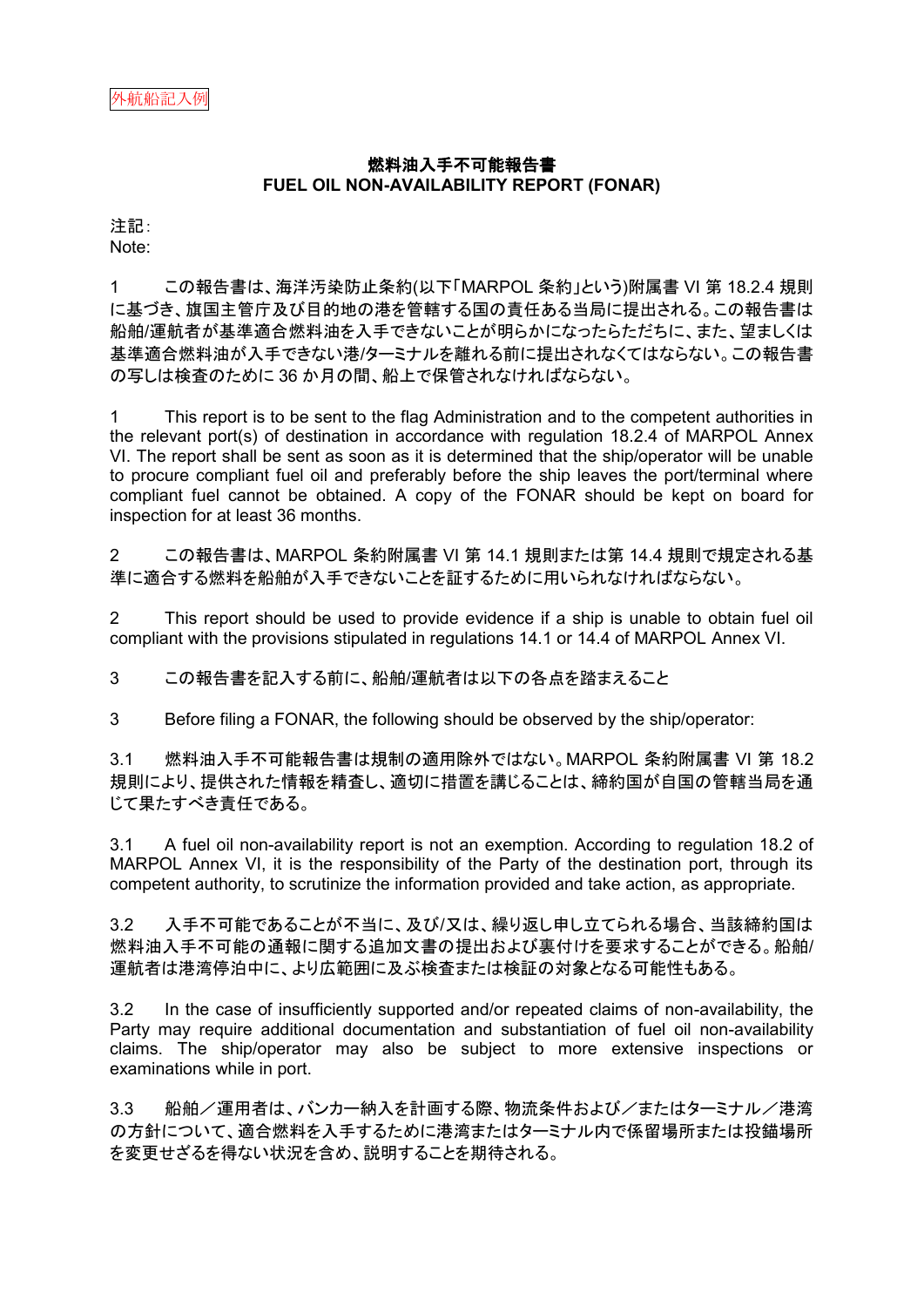### 外航船記入例

3.3 Ships/operators are expected to take into account logistical conditions and/or terminal/port policies when planning bunkering, including but not limited to having to change berth or anchor within a port or terminal in order to obtain compliant fuel.

3.4 船舶/運用者は、合理的に可能な限り、ISO 8217の要件を満たす商業的に入手可能な燃 料油(粘度が異なり、硫黄分含有率が 0.50%以下の燃料(異なる潤滑油が必要)を含むがこれらに 限られない)のほか、加熱および/または他の処理を船上で行う必要のある燃料についても準備を 整えることを期待される。

3.4 Ships/operators are expected to prepare as far as reasonably practicable to be able to operate on compliant fuel oils. This could include, but is not limited to, fuel oils with different viscosity and different sulphur content not exceeding regulatory requirements (requiring different lube oils) as well as requiring heating and/or other treatment on board.

## ※ **Entry example** ※

- ・ A ship 「Kaiyomaru」 is scheduled to sail from Tokyo Port to San Francisco Harbor.
- ・ The ship was scheduled to purchase compliant fuel from Company A at Tokyo Port, but the Company could not sell compliant fuel because it was out of stock.
- The ship contacted Company B, but it was refused because the company could only sell non-compliant fuel.
- ・ The ship notified "Fuel Oil Non-Availability Report" in order to purchase minimum amount of non-compliant fuel to San Francisco Harbor from Company A.
- ・ The ship found that Company C at San Francisco Harbor, which is the destination of the ship, will be able to provide compliant fuel. The ship plans to obtain compliant fuel from the company.

The entry examples are as follows when Kaiyoumaru notify.

### **1** 船の詳細 **Particulars of ship**

1.1 船名 Name of ship: KAIYOMARU

# 1.2 IMO 番号 IMO Number: IMO 1234567

1.3 船籍国 Flag:

Japan

1.4 (他の関連登録番号がある場合は、ここに記載すること) (if other relevant registration number is available, enter here):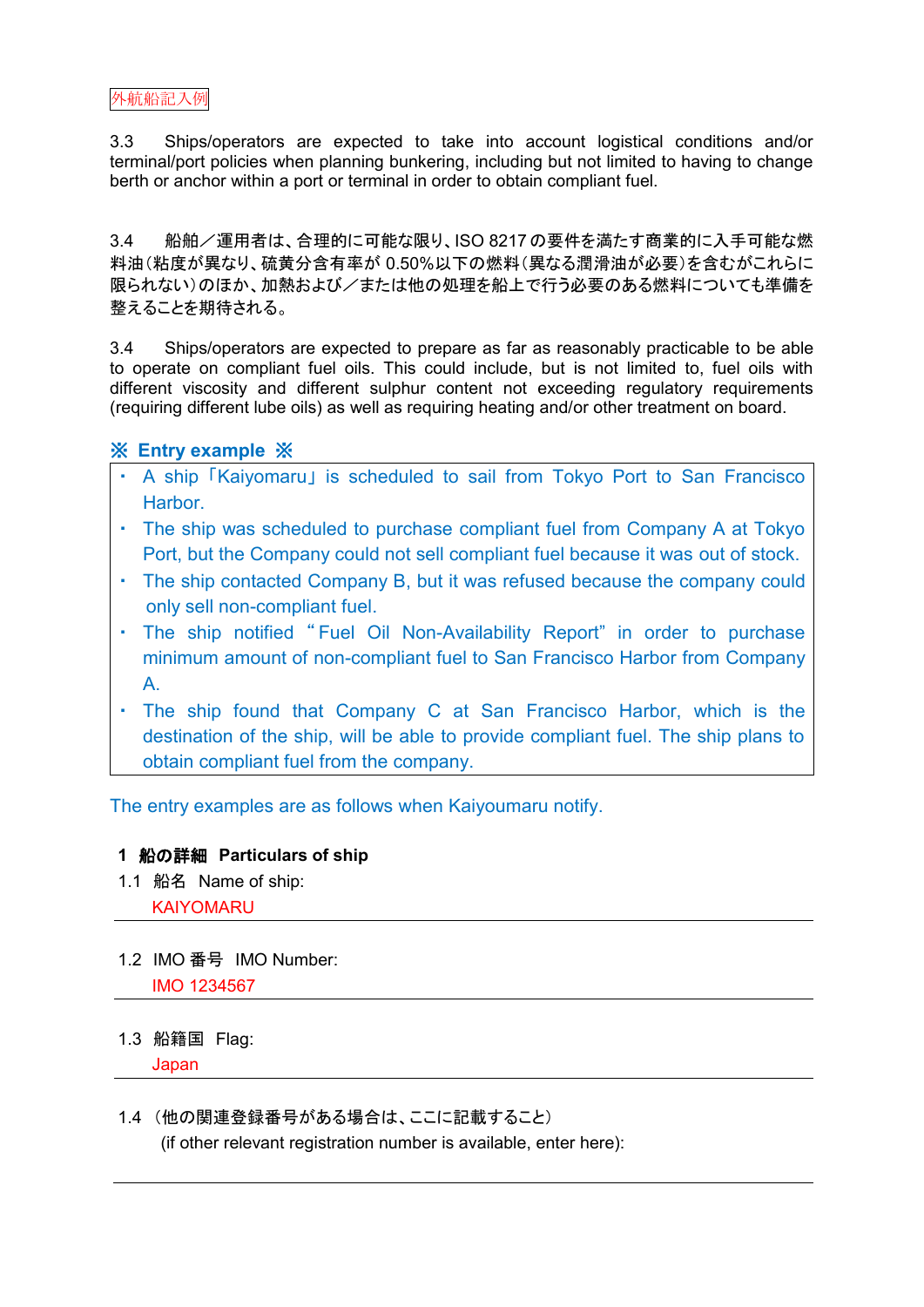#### **2** 当該船舶の航海計画の概要 **Description of ship's voyage plan**

2.1 外航船にあっては「次に入港予定の国(以下 X 国とする。)」の水域(および該当する場合は 排出規制海域(ECA))へ入域する際の、内航船にあっては「次に入港する予定の港(以下 X 港と する。)」に入港する際の、当該船舶の航海計画の概要(可能であれば航海計画の写しを添付す ること)

Oceangoing ships provide a description of the ship's voyage plan in place at the time of entry into "country X" waters (and ECA, if applicable) ,coastal ships provide one in place at the time of entry into "port X" (Attach copy of plan if available):

See attachment 1 (※Attach copy of plan that says "attachment 1")

- 2.2 航海の詳細 Details of voyage:
- 1 直前の出発港 Last port of departure: Tokyo Port
- 2 「X 国」の最初の到着港又は「X 港」 First port of arrival in "country X" or "port X": San Francisco Harbor
- 3 直前の出発港からの出航日(年、月、日) Date of departure from last port (dd-mm-yyyy):  $01 - 02 - 2020$

4 「X 国」もしくは「X 港」への到着日(年、月、日) Date of arrival at first "country X" or "port X"(dd-mm-yyyy):

15 – 02 – 2020

5 船舶が最初に「X 国」海域(および該当する場合は ECA)を通航する、もしくは「X 港」に入港す る、という通知を受けた日付(年、月、日)(※会社等から「X 国」もしくは「X 港」に向かうよう指示を 受けた日付を記入してください。)

Date ship first received notice that it would be transiting in "country X" waters (and ECA, if applicable) or "port X" (dd-mm-yyyy)(※Date ship were instructed to go to "country X" or "port X" by company etc ):

 $25 - 1 - 2020$ 

6 5 の時点での船舶の位置 Ship's location at the time of notice:

○°○'○"N 、 ×°×'×"W

7 船舶の運航者が予定している、「X 国」の水域(および該当する場合は ECA)もしくは「X 港」に 入る日付(年、月、日)

Date ship operator expects to enter "country X" waters (and ECA, if applicable) or "port X"(dd-mm-yyyy):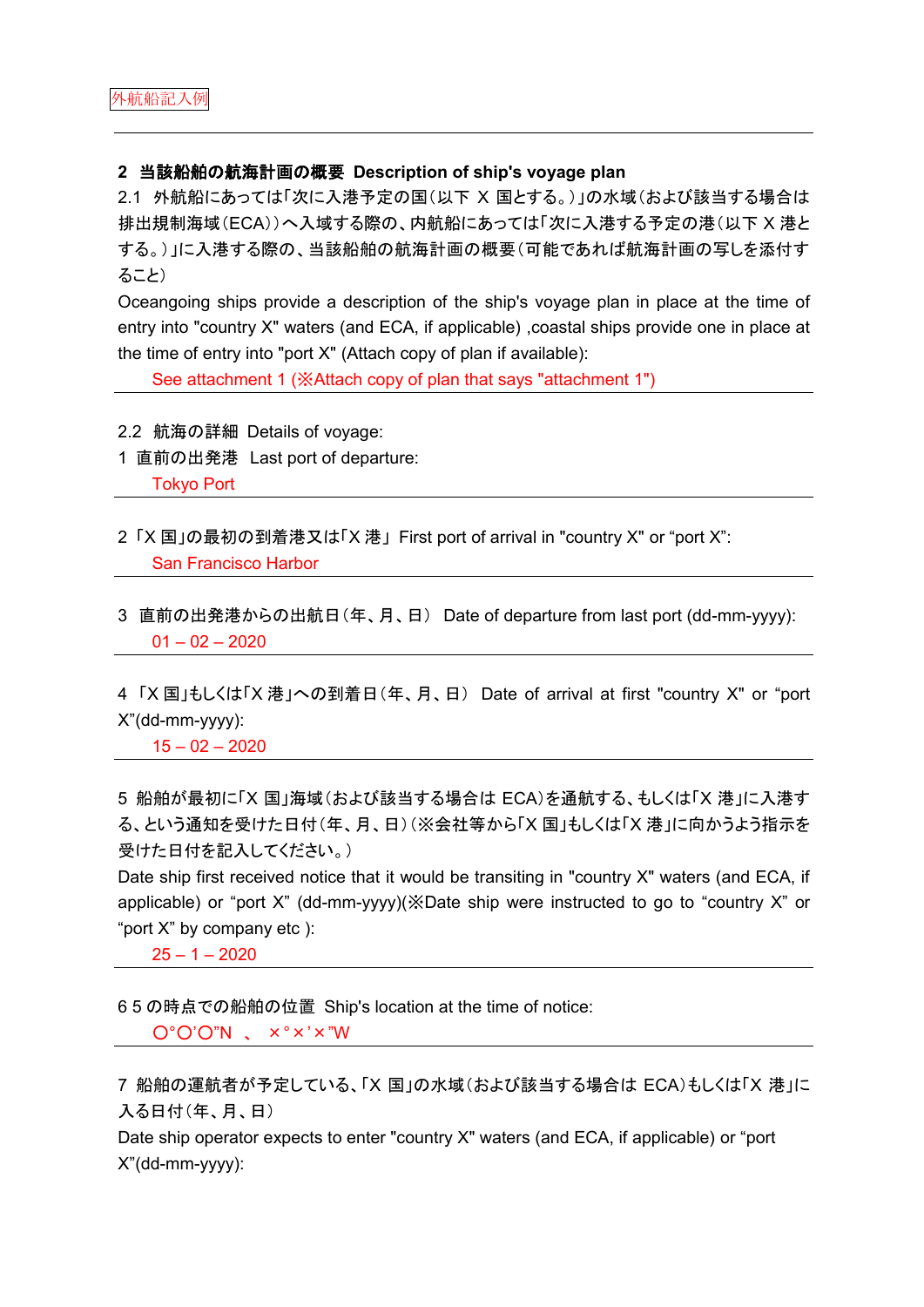13 – 02 – 2020

8 船舶運航者が予定している、「X 国」の水域(および該当する場合は ECA)もしくは「X 港」に入 る時刻(時、分(協定標準時(UTC))) (※内航船の場合は日本標準時(JST)で記入することも 可能ですが、日本標準時で記載したことを明記してください。)

Time ship operator expects to enter "country X" waters (and ECA, if applicable) or "port X"(hh:mm UTC):

12:00 UTC

9 船舶運航者が予定している、「X 国」の水域(および該当する場合は ECA)もしくは「X 港」から 出る日付(年、月、日)

Date ship operator expects to exit "country X" waters (and ECA, if applicable) or "port X"(dd-mm-yyyy):

 $17 - 02 - 2020$ 

10 船舶運航者が予定している、「X 国」の水域(および該当する場合は ECA)もしくは「X 港」から 出る時刻(時、分(協定標準時(UTC))) (※内航船の場合は日本標準時(JST)で記入すること も可能ですが、日本標準時で記載したことを明記してください。)

Time ship operator expects to exit "country X" waters (and ECA, if applicable) or "port X" (hh:mm UTC):

10:00 UTC

11 船舶の主機が「X 国」の水域(および該当する場合は ECA)もしくは「X 港」で稼働する予定の 日数

Projected days ship's main propulsion engines will be in operation within "country X" waters (and ECA, if applicable) or "port X":

6 days

12 「X国」の水域(および該当する場合はECA)もしくは「X港」で運航する際に使用される燃料油 の硫黄分濃度

Sulphur content of fuel oil in use when entering and operating in "country X" waters (and ECA, if applicable) or "port X":

2.3%

**3** 基準適合燃料油の入手を試みた証拠 Evidence of attempts to purchase compliant fuel oil 3.1 「X国」の水域(および該当する場合はECA)もしくは「X港」に入る前に基準適合燃料油入手 のために取った行動(代替燃料油供給者への問い合わせ等すべての試みについて記述するこ と)と、基準適合燃料油を入手できなかった理由の説明

Provide a description of actions taken to attempt to achieve compliance prior to entering "country X" waters (and ECA, if applicable) or "port X", including a description of all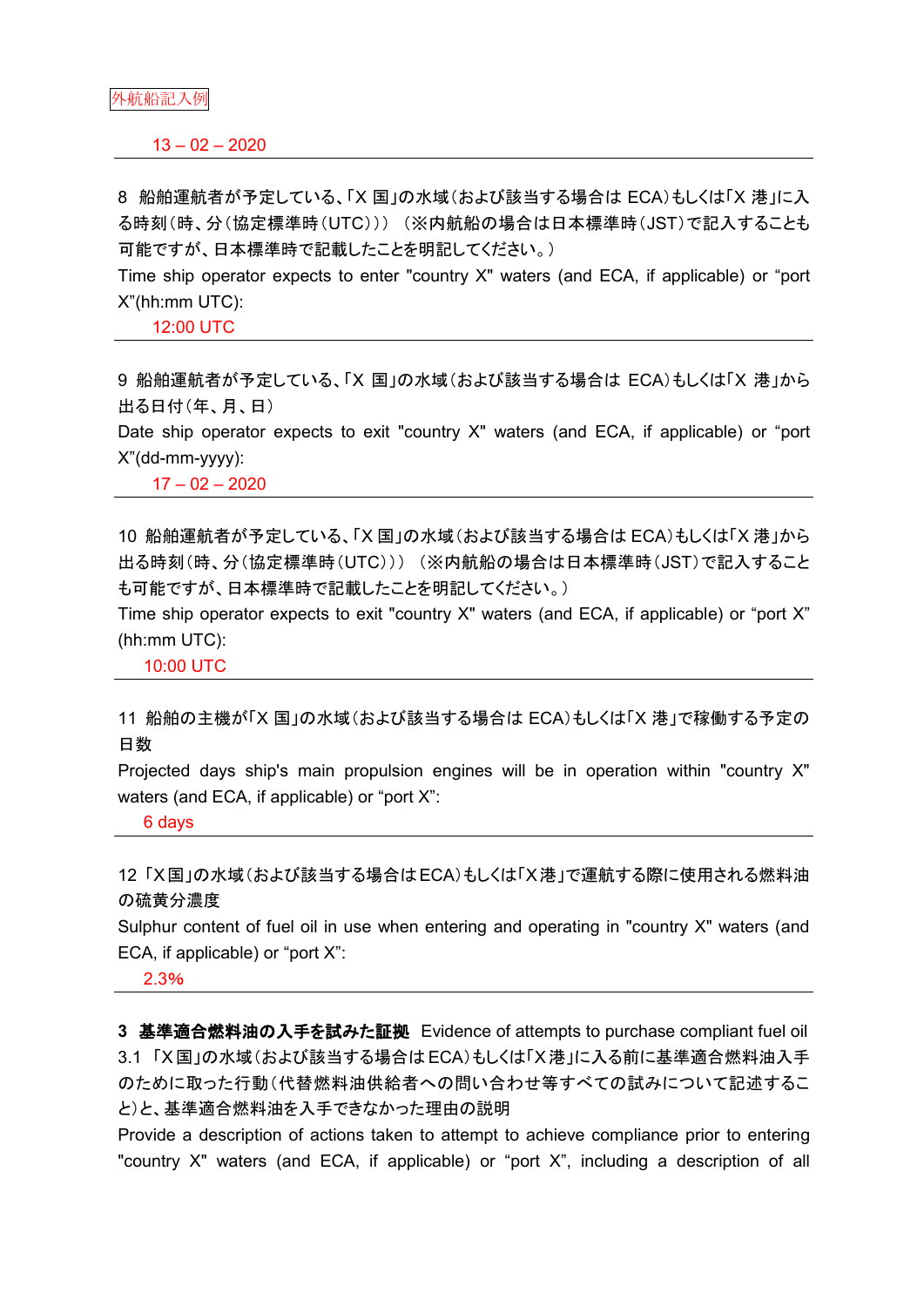#### 外航船記入例

attempts that were made to locate alternative sources of compliant fuel oil, and a description of the reason why compliant fuel oil was not available:

On January 25, 2020, we asked company A to provide compliant oil, but it was refused because it was out of stock.

We also asked company B to provide on the same day, but it was refused that it could not be sold as well.

3.2 連絡をとった燃料油供給者の名前と電子メールアドレス、住所と電話番号と連絡日(年、月、 日)

Name and email address of suppliers contacted, address and phone number and date of contact (dd-mm-yyyy):

Company name: Company A : Name of person in charge: Tanaka Taro e-mail: abcdefg@aaa.co.jp Address: × ×, OO, Tokyo, JAPAN Tel: +81-3-1234-5678 Date: 25 – 01 – 2020

Company name: Company B Name of person in charge:Yamada Jiro e-mail: abcdefg@bbb.co.jp Address:  $\times \times$ , OO, Tokyo, JAPAN Tel: +81-3-1234-5678 Date: 25 – 01 – 2020

3.3 燃料油供給者との連絡内容のコピーの添付(燃料供給者との電子メール等) Please attach copies of communication with suppliers (e.g. emails to and from suppliers) See attachment 2 (※Attach copies of communication that says "attachment 2")

3.4 基準不適合燃料油を供給した燃料油供給者の名前と電子メールアドレス、住所と電話番号 Name and email address, address and phone number of a supplier which provided non-compliant fuel oil: Company name: Company A Name of person in charge:Tanaka Taro e-mail: abcdefg@bbb.co.jp Address:  $\times \times$ , OO, Tokyo, JAPAN Tel: +81-3-1234-5678

**4** 基準適合燃料油を入手できることになっていたにもかかわらず、供給者の都合等で突然入手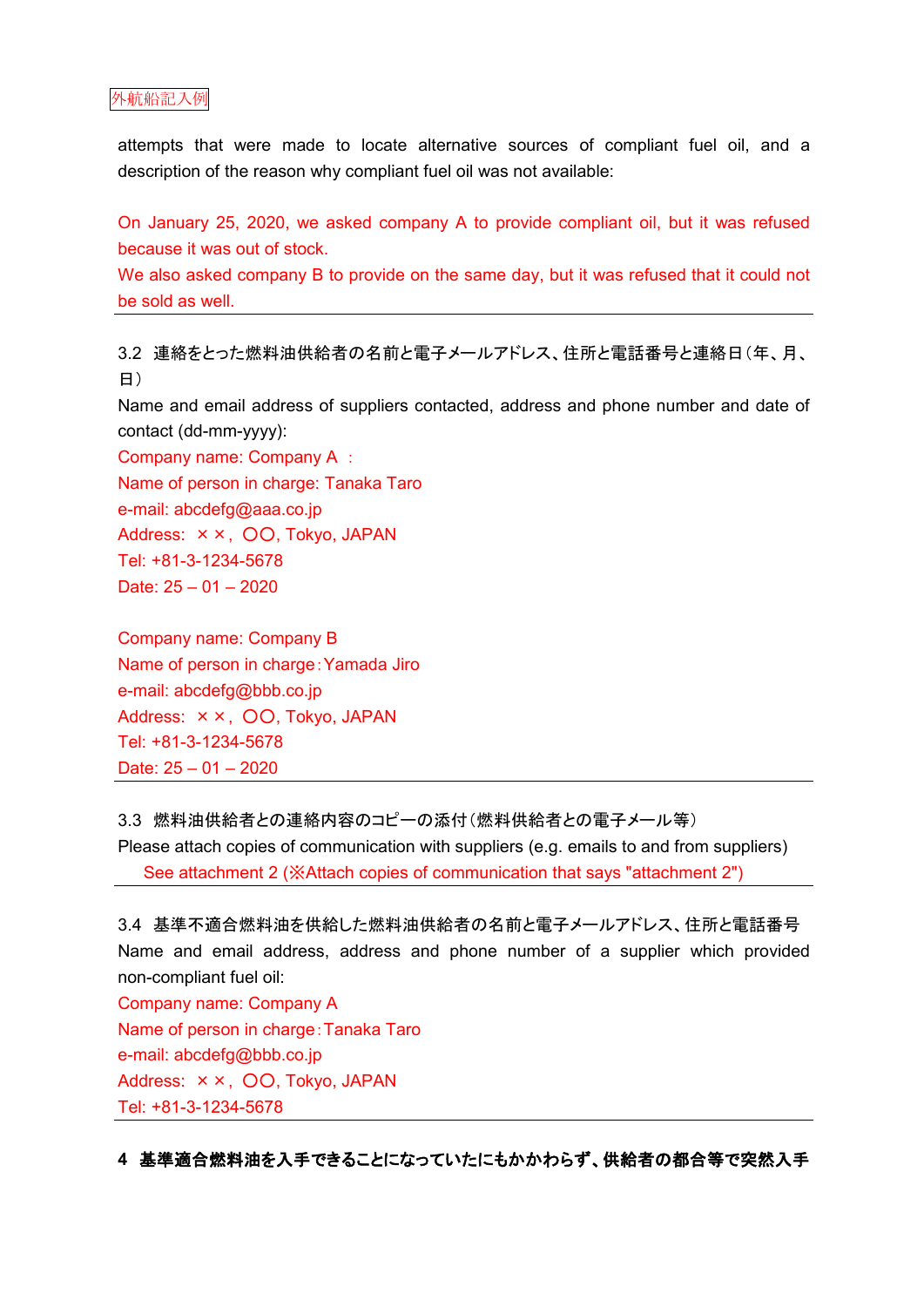## が不可能となってしまった場合のみ記入

**In case of fuel oil supply disruption only**

4.1 基準適合燃料油を入手予定だった港の名前

Name of port at which ship was scheduled to receive compliant fuel oil:

Tokyo Port

### 4.2 入手を予定していた燃料油供給者の名前、電子メールアドレスと電話番号

Name, email address, and phone number of the fuel oil supplier that was scheduled to deliver (and now reporting the non-availability):

Company name: Company A Name of person in charge: Tanaka Taro e-mail: abcdefg@aaa.co.jp Address:  $\times \times$ , OO, Tokyo, JAPAN Tel: +81-3-1234-5678

## **5** 故障が生じるおそれがある場合のみ記入 **Operation constraints, if applicable**

5.1 入手可能な基準適合燃料油の使用が運航や安全の問題を生じるおそれがあるため基準不 適合燃料油を使用する場合、当該懸念を示す書類を添付すること

If non-compliant fuel has been bunkered due to concerns that the quality of the compliant fuel available would cause operational or safety problems on board the ships, the concerns should be thoroughly documented.

See attachment 3 (※Attach documents of concerns that says "attachment 3")

### 5.2 当該港で入手可能な基準適合燃料油を使用することができない運航上の制約

Describe any operational constraints that prevented use of compliant fuel oil available at port:

Kinematic viscosity of fuel oil available is out of the range recommended by the engine manufacturer.

Compliant fuel oil that Company B was able to sell has a kinematic viscosity of  $O$  cSt.

Range of kinematic viscosity recommended by the manufacturer of the ship's main engine is within the range of  $\times$  to  $\triangle$  cSt.

5.3 基準適合燃料油の使用を可能にするために実施した、または実施するべき作業の手順 Specify steps taken, or to be taken, to resolve these operational constraints that will enable compliant fuel use:

Possible step to be taken to resolve the constraints is heating fuel oil for changing kinematic viscosity. However, kinematic viscosity of compliant fuel oil would be between  $\triangle$ and  $\bullet$  cSt, and this is still out of the range of recommended kinematic viscosity.

**6** 基準適合燃料油を入手するための計画 **Plans to obtain compliant fuel oil**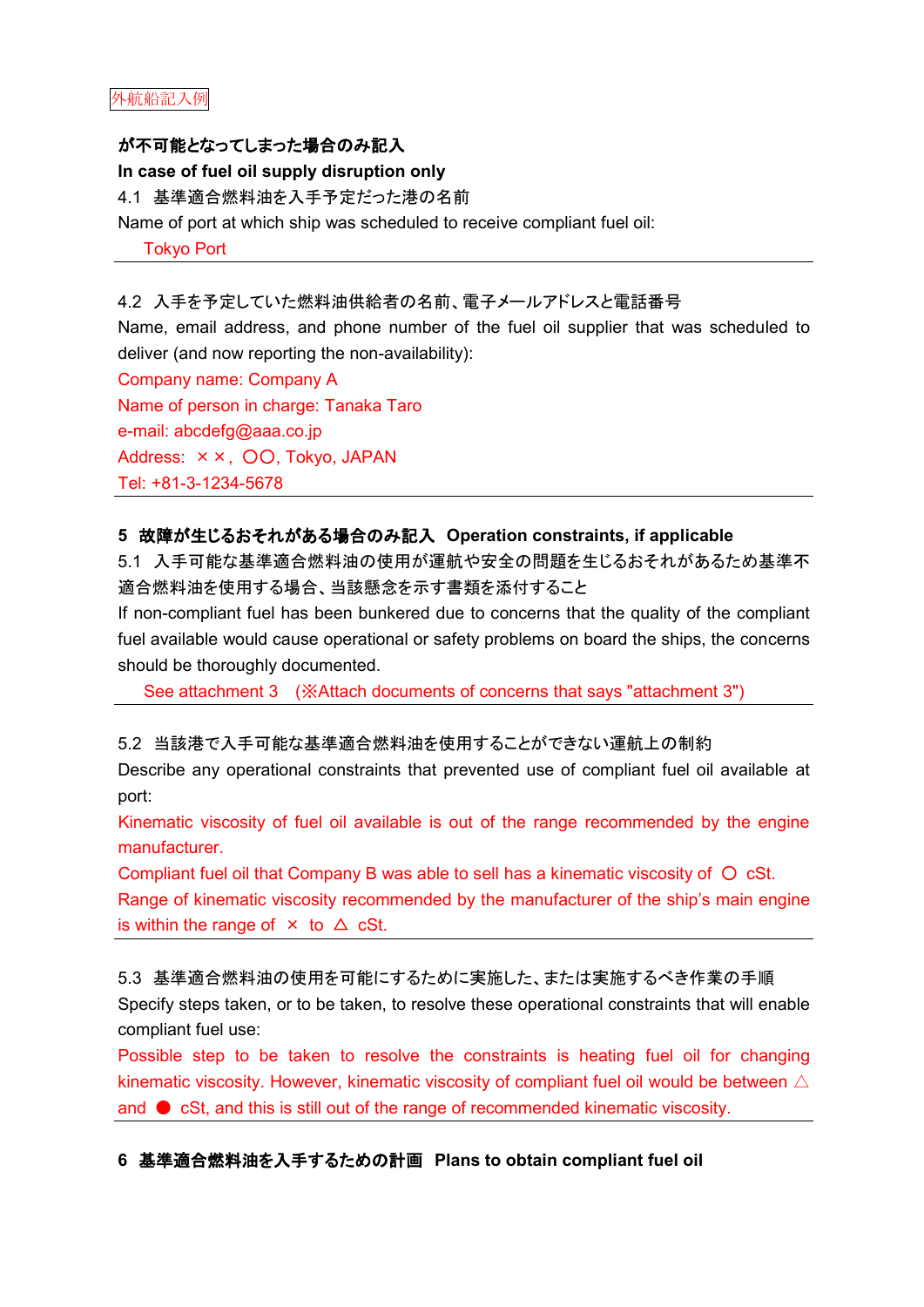6.1 「X 国」の最初の寄港地もしくは「X 港」での基準適合燃料油の入手可能性と入手するための 計画

Describe availability of compliant fuel oil at the first port-of-call in "country X" or "port X". and plans to obtain it:

Company C in San Francisco port can provide compliant fuel oil, and the ship plans to obtain the fuel on 16<sup>th</sup> of February 2020, a day after the arrival date.

6.2 「X 国」の最初の寄港地もしくは「X 港」で基準適合燃料油が入手できない場合、次の寄港地 で入手可能な燃料油の最低硫黄分濃度または入手可能な燃料油の最低硫黄分濃度の一覧表 If compliant fuel oil is not available at the first port-of-call in "country X" or "port X", list the lowest sulphur content of available fuel oil(s) or the lowest sulphur content of available fuel oil at the next port-of-call:

N/A

## **7** 過去の通報 **Previous Fuel Oil Non-Availability Reports**

7.1 船舶所有者又は船舶運航者が過去 1 年間に「X 国」(内航船の場合は日本)へ通報を提出し ている場合、過去に提出した当該通報の一覧と、基準不適合燃料を使用して寄港した港と日付を 含む以下の事項

If shipowner/operator has submitted a Fuel Oil Non-Availability Report to "country X"( shipowner/operator of coastal ships have submit to Japan) in the previous 12 months, list the number of Fuel Oil Non-Availability Reports previously submitted and provide details on the dates and ports visited while using non-compliant fuel oil, as set out below: 過去の通報 Report:

Report No. 1

日付(年、月、日) Date (dd-mm-yyyy):  $20 - 01 - 2020$ 

港 Port:

Osaka Port

燃料の種類 Type of fuel: Heavy fuel oil

備考 Comments:

### **8** 船長または会社の情報 **Master/Company information**

船長の氏名 Master name:

Yamamoto Goro